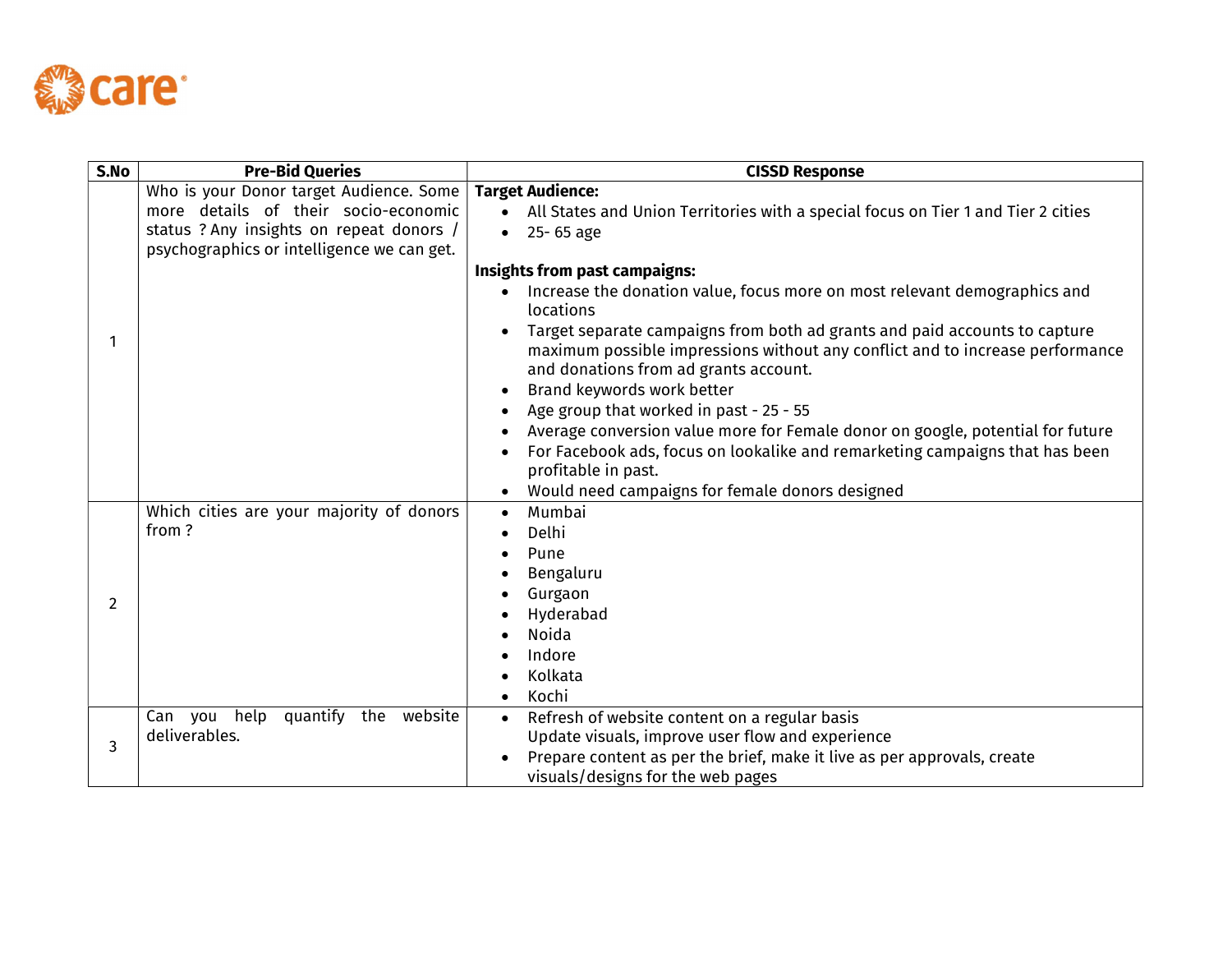

|   |                                                                                                                                                                                                              | Regular check of security, flow of payment modules and hygiene check<br>$\bullet$                                                                                                                                                                                                                                                                                                                                                                   |  |  |  |  |
|---|--------------------------------------------------------------------------------------------------------------------------------------------------------------------------------------------------------------|-----------------------------------------------------------------------------------------------------------------------------------------------------------------------------------------------------------------------------------------------------------------------------------------------------------------------------------------------------------------------------------------------------------------------------------------------------|--|--|--|--|
| 4 | Response management - Define the TAT<br>expectations                                                                                                                                                         | Urgent engagements that need to be responded must be shared within maximum 4 hours.<br>Daily reporting of engagements with suggested responses - to be shared over emails.<br>Weekends and holidays need to be taken up in case of emergency otherwise, report the<br>next working day.                                                                                                                                                             |  |  |  |  |
| 5 | What is the tech stack we are working with<br>for the website ? What are the payment<br>gateways we are using?                                                                                               | Website framework is wordpress - You can easily find more details using any free tool.<br>Payment gateway - CC Avenue                                                                                                                                                                                                                                                                                                                               |  |  |  |  |
| 6 | Is there an existing lead gen or CRM stack?<br>What current protocols are used for<br>reaching out to donors?                                                                                                | No CRM stack<br>For Digital donor - digital world is the sky, whatever mode of reaching out we can find<br>effective<br>For tele callers - Majorly retention donors                                                                                                                                                                                                                                                                                 |  |  |  |  |
| 7 | Can get channel wise results including CPA<br>for the last 6 months along with the broad<br>targeting details for each channel. If not<br>possible, please share any benchmarks of<br>your paid performance. | <b>Google Search ads</b><br>A combination of search ads along with grants gave us a better result.<br>Paid Google Ads<br>Google Ad Grants<br><b>Highest Impact</b><br>ROI achieved from past campaigns - 3.62<br>ADS - INR 4000+<br>Conversion rate - 1.71%<br><b>Facebook ads</b><br>A combination of Facebook, Instagram, Messenger and Audience Network.<br>ROI achieved from past campaigns - 2.5<br>ADS - INR 2500+<br>Conversion rate - 1.09% |  |  |  |  |
| 8 | Website Management<br>Timely refresh of campaigns: Creating<br>content and design for those campaign<br>pages - Please suggest the frequency for<br>this activity.                                           | Programme Page - Once in two months<br>Video and Picture gallery - update one in three months<br>Donation centric campaign - as and when<br>Addition of any functionality to improve results and outputs - once in two months<br>Update of home page banners - once in a month                                                                                                                                                                      |  |  |  |  |